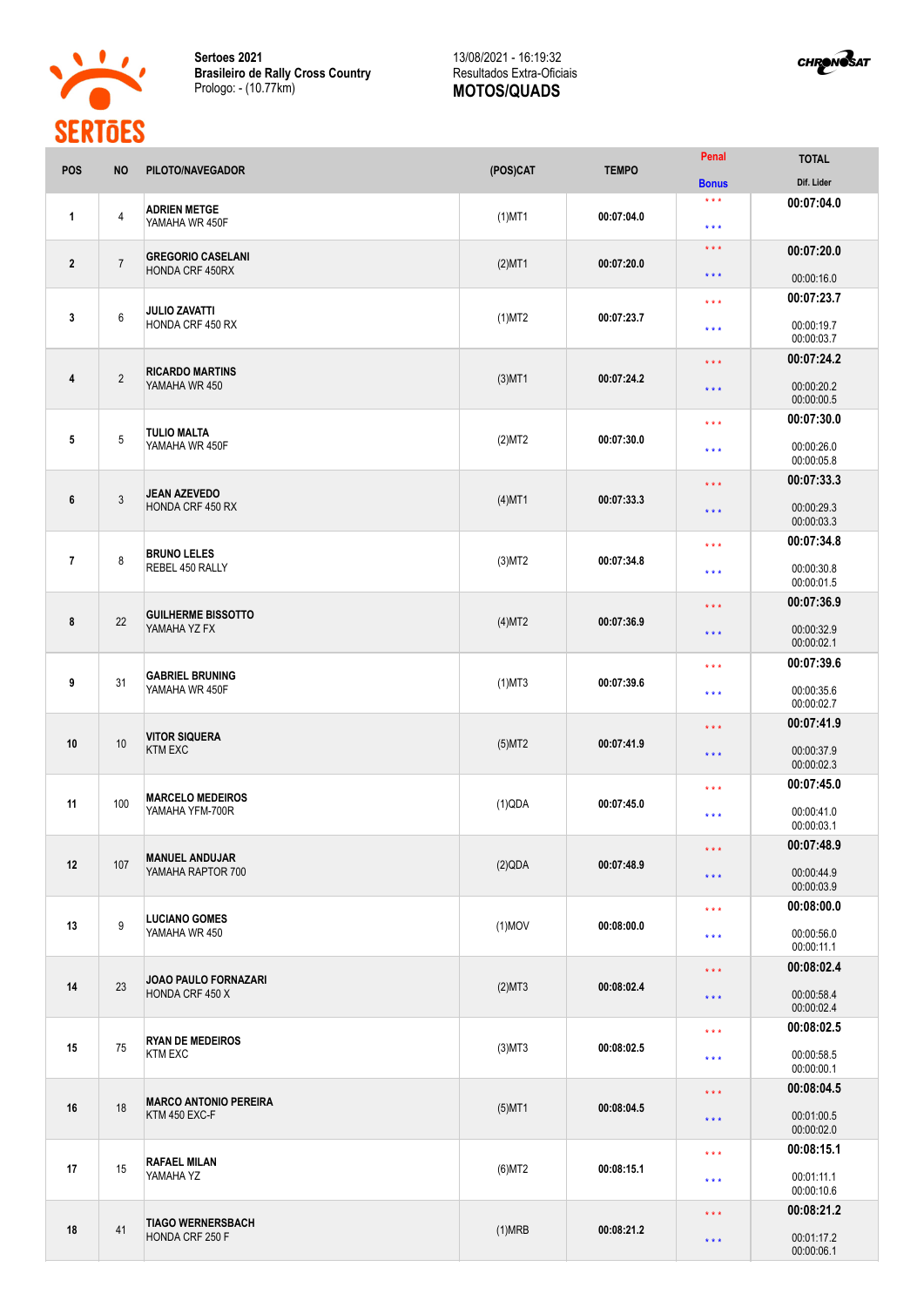| 19 | 12  | <b>ANDRE BEZERRA</b>                           | $(2)$ MOV  | 00:08:26.0 | $\star\star\star$                                                                                                 | 00:08:26.0               |
|----|-----|------------------------------------------------|------------|------------|-------------------------------------------------------------------------------------------------------------------|--------------------------|
|    |     | YAMAHA WR 450                                  |            |            | * * *                                                                                                             | 00:01:22.0<br>00:00:04.8 |
|    |     | THIAGO VELOSO<br>HONDA CRF 250F                |            |            | $\star$ $\star$ $\star$                                                                                           | 00:08:28.6               |
| 20 | 25  |                                                | (2)MRB     | 00:08:28.6 | $\star\star\star$                                                                                                 | 00:01:24.6<br>00:00:02.6 |
|    |     | <b>ROGERIO KISTENMACKER</b><br><b>KTM EXC</b>  |            |            | $\star \star \star$                                                                                               | 00:08:31.4               |
| 21 | 60  |                                                | $(3)$ MOV  | 00:08:31.4 | $***$                                                                                                             | 00:01:27.4<br>00:00:02.8 |
|    |     | <b>RAFAEL ESPINDOLA</b><br>KTM 450 EXC-F       |            |            | $\star$ $\star$ $\star$                                                                                           | 00:08:33.5               |
| 22 | 26  |                                                | (7)MT2     | 00:08:33.5 | $* * *$                                                                                                           | 00:01:29.5<br>00:00:02.1 |
|    |     | <b>JANAINA FAGUNDES</b>                        |            |            | $\star\star\star$                                                                                                 | 00:08:46.7               |
| 23 | 47  | HONDA CRF 450 RX                               | $(4)$ MOV  | 00:08:46.7 | $***$                                                                                                             | 00:01:42.7<br>00:00:13.2 |
|    |     | <b>RAFAL SONIK</b>                             |            |            | $\star$ $\star$ $\star$                                                                                           | 00:08:47.4               |
| 24 | 101 | YAMAHA RAPTOR                                  | (3)QDA     | 00:08:47.4 | $\star \star \star$                                                                                               | 00:01:43.4<br>00:00:00.7 |
|    |     | <b>LEANDRO MOKFA</b>                           |            |            | $\star\star\star$                                                                                                 | 00:08:59.0               |
| 25 | 16  | HONDA CRF 450 RX                               | $(5)$ MOV  | 00:08:59.0 | $***$                                                                                                             | 00:01:55.0<br>00:00:11.6 |
|    |     | <b>CRISTHIANO PRESSI</b><br>HUSQVARNA FE 450   |            |            | $\star$ $\star$ $\star$                                                                                           | 00:09:03.2               |
| 26 | 11  |                                                | $(4)$ MT3  | 00:09:03.2 | $\star\star\star$                                                                                                 | 00:01:59.2<br>00:00:04.2 |
|    |     | <b>OSMAR DE MENDONCA</b><br>KAWASAKI KLX 450   |            |            | $***$                                                                                                             | 00:09:04.5               |
| 27 | 50  |                                                | $(5)$ MT3  | 00:09:04.5 | $\star\star\star$                                                                                                 | 00:02:00.5<br>00:00:01.3 |
|    | 45  | <b>MISAEL AMARIZ</b><br>HONDA CRF 450 RX       |            |            | 00:09:04.8<br>$\star$ $\star$ $\star$<br>00:02:00.8<br>$* * *$<br>00:00:00.3<br>00:09:07.7<br>$\star \star \star$ |                          |
| 28 |     |                                                | $(6)$ MT3  | 00:09:04.8 |                                                                                                                   |                          |
|    | 56  | <b>ALBERTO CUNHA</b><br>KTM 450 EXC-F          |            |            |                                                                                                                   |                          |
| 29 |     |                                                | $(6)$ MOV  | 00:09:07.7 | 00:02:03.7<br>$***$<br>00:00:02.9<br>00:09:10.8<br>$\star\star\star$<br>00:02:06.8<br>$\star$ $\star$ $\star$     |                          |
|    |     | LUIS HENRIQUE DOS SANTOS                       |            |            |                                                                                                                   |                          |
| 30 | 73  | HUSQVARNA 701 ENDURO                           | $(8)$ MT2  | 00:09:10.8 |                                                                                                                   | 00:00:03.1               |
|    | 43  | <b>GUILHERME ASSUMPCAO</b><br>KTM EXC 450      |            |            | $\star\star\star$                                                                                                 | 00:09:16.2               |
| 31 |     |                                                | $(9)$ MT2  | 00:09:16.2 | $\star\star\star$                                                                                                 | 00:02:12.2<br>00:00:05.4 |
|    |     |                                                |            |            | $\star$ $\star$ $\star$                                                                                           | 00:09:17.0               |
| 32 | 46  | <b>MARCOS COLVERO</b><br>KTM 450 EXC-F         | $(6)$ MT1  | 00:09:17.0 | $\star$ $\star$ $\star$                                                                                           | 00:02:13.0               |
|    |     |                                                |            |            |                                                                                                                   | 00:00:00.8               |
| 33 | 52  | <b>ANILDO THEISS</b><br>KAWASAKI KLX 450       | $(7)$ MT3  | 00:09:17.1 | $\star\star\star$                                                                                                 | 00:09:17.1               |
|    |     |                                                |            |            | $\star\star\star$                                                                                                 | 00:02:13.1<br>00:00:00.1 |
|    | 30  | <b>MOARA SACILOTTI</b><br>YAMAHA YZFX          |            |            | $\star$ $\star$ $\star$                                                                                           | 00:09:17.9               |
| 34 |     |                                                | $(7)$ MOV  | 00:09:17.9 | $\star\star\star$                                                                                                 | 00:02:13.9<br>00:00:00.8 |
|    | 19  |                                                |            |            | $\star\star\star$                                                                                                 | 00:09:23.3               |
| 35 |     | YPIRANGA CORTEZ<br>HONDA CRF 250 F             | (3)MRB     | 00:09:23.3 | $\star\star\star$                                                                                                 | 00:02:19.3<br>00:00:05.4 |
|    |     | <b>LEONARDO MARTINS</b><br>HONDA CRF 250 F     |            |            | $\star$ $\star$ $\star$                                                                                           | 00:09:23.8               |
| 36 | 21  |                                                | (4)MRB     | 00:09:23.8 | $\star\star\star$                                                                                                 | 00:02:19.8<br>00:00:00.5 |
|    | 20  | <b>MAXWELL MEDEIROS</b><br>KTM 450 EXC-F       |            |            | $\star\star\star$                                                                                                 | 00:09:26.1               |
| 37 |     |                                                | $(10)$ MT2 | 00:09:26.1 | $\star\star\star$                                                                                                 | 00:02:22.1<br>00:00:02.3 |
| 38 | 35  | <b>VICENTE DE BENEDICTIS</b><br>YAMAHA WR 450F |            |            | $\star$ $\star$ $\star$                                                                                           | 00:09:29.5               |
|    |     |                                                | $(8)$ MT3  | 00:09:29.5 | $\star$ $\star$ $\star$                                                                                           | 00:02:25.5<br>00:00:03.4 |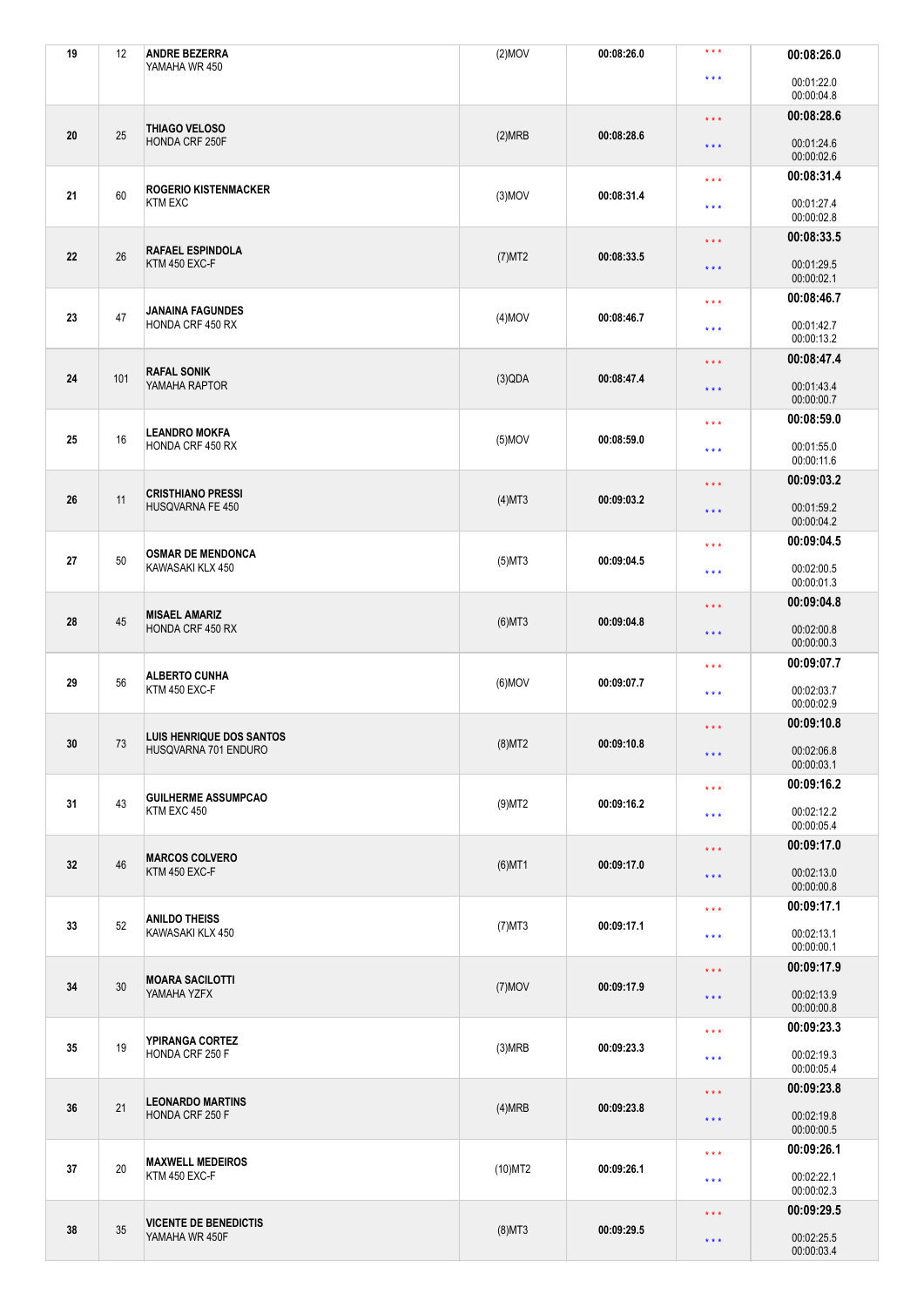| 39 | 67 | <b>EDSON DA SILVA</b>                          | (5)MRB     | 00:09:30.3                      | $\star\star\star$          | 00:09:30.3               |
|----|----|------------------------------------------------|------------|---------------------------------|----------------------------|--------------------------|
|    |    | HONDA CRF 250 F                                |            |                                 | * * *                      | 00:02:26.3<br>00:00:00.8 |
| 40 |    |                                                |            |                                 | $\star\star\star$          | 00:09:30.4               |
|    | 58 | <b>JEAN MICHEL ZUCHELLI</b><br>HONDA CRF 450 X | $(9)$ MT3  | 00:09:30.4                      | $\star$ $\star$ $\star$    | 00:02:26.4<br>00:00:00.1 |
|    |    | <b>JOSEMAR FERRO</b><br>KTM EXC-F 450          |            |                                 | $\star\star\star$          | 00:09:32.6               |
| 41 | 48 |                                                | $(8)$ MOV  | 00:09:32.6                      | $\star\star\star$          | 00:02:28.6<br>00:00:02.2 |
|    |    | <b>ADAO LEMOS</b><br>HONDA CRF 250             |            |                                 | $\star$ $\star$ $\star$    | 00:09:41.0               |
| 42 | 29 |                                                | (6)MRB     | 00:09:41.0                      | $\star\star\star$          | 00:02:37.0<br>00:00:08.4 |
|    |    | <b>DANILO SCHNETZLER</b>                       |            |                                 | $\star$ $\star$ $\star$    | 00:09:50.5               |
| 43 | 66 | HUSQVARNA 701 LR ENDURO                        | $(10)$ MT3 | 00:09:50.5                      | $\star\star\star$          | 00:02:46.5<br>00:00:09.5 |
|    |    | IGOR VERDUM                                    |            |                                 | $\star$ $\star$ $\star$    | 00:09:54.7               |
| 44 | 54 | HONDA CRF 450 X                                | $(11)$ MT3 | 00:09:54.7                      | $\star\star\star$          | 00:02:50.7<br>00:00:04.2 |
|    |    | <b>MARCELO ZENOBIO</b>                         |            |                                 | $***$                      | 00:09:56.8               |
| 45 | 51 | YAMAHA WR 450F                                 | (12)MT3    | 00:09:56.8                      | $\star\star\star$          | 00:02:52.8<br>00:00:02.1 |
|    |    | <b>JOAO FERRARI</b><br><b>KTM SIX DAY</b>      |            |                                 | $\star\star\star$          | 00:10:00.0               |
| 46 | 32 |                                                | $(9)$ MOV  | 00:10:00.0                      | $\star$ $\star$ $\star$    | 00:02:56.0<br>00:00:03.2 |
|    |    | <b>CHRISTIAN COSTANTINI</b><br>HONDA CRF 450 X |            |                                 | $\star$ $\star$ $\star$    | 00:10:00.5               |
| 47 | 42 |                                                | $(11)$ MT2 | 00:10:00.5                      | $\star\star\star$          | 00:02:56.5<br>00:00:00.5 |
|    |    | <b>FABIANO TONTINI</b><br>YAMAHA WR 450F       |            |                                 | $\star\star\star$<br>* * * | 00:10:04.5               |
| 48 | 39 |                                                | $(13)$ MT3 | 00:10:04.5                      |                            | 00:03:00.5<br>00:00:04.0 |
|    | 40 | <b>ANDRE WHITAKER</b><br>KTM EXC 450           |            |                                 | $\star\star\star$          | 00:10:07.4               |
| 49 |    |                                                | $(14)$ MT3 | 00:10:07.4                      | $\star\star\star$          | 00:03:03.4<br>00:00:02.9 |
|    |    | <b>GERARD PAUCHET</b>                          |            |                                 | $\star\star\star$          | 00:10:07.9               |
| 50 | 44 | KTM EXC-F 450                                  | $(10)$ MOV | 00:10:07.9                      | $\star\star\star$          | 00:03:03.9<br>00:00:00.5 |
|    | 61 | <b>LUCIANO PUGLIESE</b><br>KTM 450 EXC-F       |            |                                 | $\star\star\star$          | 00:10:09.5               |
| 51 |    |                                                | $(15)$ MT3 | 00:10:09.5                      | $\star\star\star$          | 00:03:05.5               |
|    |    |                                                |            |                                 | $\star\star\star$          | 00:00:01.6<br>00:10:16.8 |
| 52 | 37 | <b>LUCIANO ANACLETO</b><br>KAWASAKI KLX 450    | $(7)$ MT1  | 00:10:16.8                      |                            | 00:03:12.8               |
|    |    |                                                |            |                                 | $\star\star\star$          | 00:00:07.3               |
|    |    | <b>EMERSON PEREIRA</b>                         |            |                                 | $\star$ $\star$ $\star$    | 00:10:18.4               |
| 53 | 68 | KTM 450 EXC-F                                  | $(11)$ MOV | 00:10:18.4                      | $\star\star\star$          | 00:03:14.4<br>00:00:01.6 |
|    | 71 | <b>GABRIEL CARNEIRO</b><br>HONDA CRF 250F      |            |                                 | $\star\star\star$          | 00:10:20.0               |
| 54 |    |                                                | (7)MRB     | 00:10:20.0                      | $\star$ $\star$ $\star$    | 00:03:16.0<br>00:00:01.6 |
|    | 53 | <b>FABIO LUIS TULIO</b><br>KTM EXC 450         |            |                                 | $\star\star\star$          | 00:10:21.4               |
| 55 |    |                                                | $(8)$ MT1  | 00:10:21.4                      | $\star\star\star$          | 00:03:17.4<br>00:00:01.4 |
|    | 69 | <b>BRUNO PEREIRA</b><br>HONDA CRF 250          |            |                                 | $\star$ $\star$ $\star$    | 00:10:25.0               |
| 56 |    |                                                | (8)MRB     | 00:10:25.0                      | $\star$ $\star$ $\star$    | 00:03:21.0<br>00:00:03.6 |
|    |    | <b>ALESSANDER LEONE</b><br>KTM 450 EXC-F       |            |                                 | $\star$ $\star$ $\star$    | 00:10:26.0               |
| 57 | 63 |                                                | $(12)$ MOV | 00:10:26.0<br>$\star\star\star$ | 00:03:22.0<br>00:00:01.0   |                          |
| 58 | 49 | <b>MICHEL FALQUEIRO</b><br>KTM EXC-F 500       |            | 00:10:29.5                      | $\star$ $\star$ $\star$    | 00:10:29.5               |
|    |    |                                                | (12)MT2    |                                 | $\star\star\star$          | 00:03:25.5<br>00:00:03.5 |